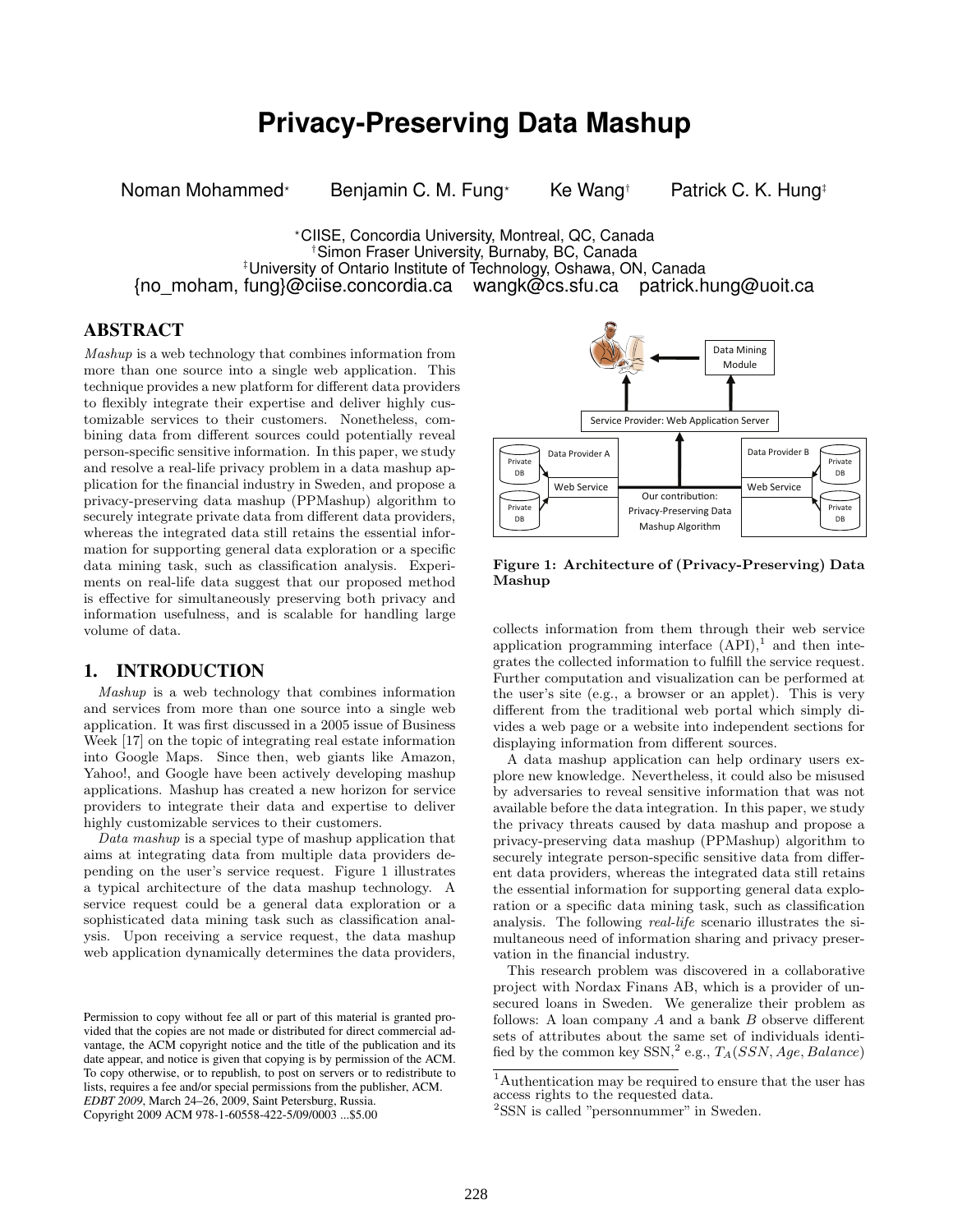| <i>Shared</i> |              | Party A         |  | Party $B$  |               |          |
|---------------|--------------|-----------------|--|------------|---------------|----------|
| <b>SSN</b>    | <b>Class</b> | Sex<br>$\cdots$ |  | Job.       | <b>Salary</b> | $\cdots$ |
| $1-3$         | 0Y3N         | Male            |  | Janitor    | 30K           |          |
| $4 - 7$       | 0Y4N         | Male            |  | Mover      | 32K           |          |
| $8 - 12$      | 2Y3N         | Male            |  | Carpenter  | 35K           |          |
| $13 - 16$     | 3Y1N         | Female          |  | Technician | 37K           |          |
| $17-22$       | 4Y2N         | Female          |  | Manager    | 42K           |          |
| $23 - 25$     | 3Y0N         | Female          |  | Manager    | 44K           |          |
| 26-28         | 3Y0N         | Male            |  | Accountant | 44K           |          |
| 29-31         | 3Y0N         | Female          |  | Accountant | 44K           |          |
| 32-33         | 2Y0N         | Male            |  | Lawyer     | 44K           |          |
| 34            | 1Y0N         | Female          |  | Lawyer     | 44K           |          |

Table 1: Raw tables

and  $T_B(SSN, Job, salary)$ . These companies want to implement a data mashup application that integrates their data to support better decision making such as loan or credit limit approval, which is basically a data mining task on classification analysis. In additional to companies A and B, their partnered credit card company C also have access to the data mashup application, so all three companies A, B, and C are data recipients of the final integrated data. Companies A and B have two privacy concerns. First, simply joining  $T_A$  and  $T_B$  would reveal the sensitive information to the other party. Second, even if  $T_A$  and  $T_B$  individually do not contain person specific or sensitive information, the integrated data can increase the possibility of identifying the record of an individual. The next example illustrates this point.

Example 1. Consider the data in Table 1 and taxonomy trees in Figure 2. Party A (the loan company) and Party B (the bank) own  $T_A(SSN, Sex, \ldots, Class)$  and  $T_B(SSN, Job,$  $Salary, \ldots, Class$ , respectively. Each row represents one or more raw records and Class contains the distribution of class labels Y and N, representing whether or not the loan has been approved. After integrating the two tables (by matching the SSN field), the female lawyer on (Sex, Job) becomes unique, therefore, vulnerable to be linked to sensitive information such as Salary. In other words, linking attack is possible on the fields Sex and Job. To prevent such linking, we can generalize Accountant and Lawyer to Professional so that this individual becomes one of many female professionals. No information is lost as far as classification is concerned because Class does not depend on the distinction of *Accountant* and *Lawyer*.

In this paper, we consider the following *private data mashup* problem. Given multiple private tables for the same set of records on different sets of attributes (i.e., vertically partitioned tables), we want to efficiently produce an integrated table on all attributes for releasing it to different parties. The integrated table must satisfy both the following privacy and information requirements:

Privacy Requirement: The integrated table has to satisfy  $k$ -anonymity: A data table  $T$  satisfies  $k$ -anonymity if every combination of values on QID is shared by at least k records in T, where the *quasi-identifier* (QID) is a set of attributes in T that could potentially identify an individual in  $T$ , and  $k$  is a user-specified threshold.  $k$ -anonymity can be satisfied by generalizing domain values into higher level



Figure 2: Taxonomy trees and QIDs

concepts. In addition, at any time in the procedure of generalization, no party should learn more detailed information about the other party other than those in the final integrated table. For example, Lawyer is more detailed than Professional. In other words, the generalization process must not leak more specific information other than the final integrated data,

Information Requirement: The generalized data is as useful as possible to classification analysis. Generally speaking, the privacy goal requires masking sensitive information that are specific enough to identify individuals, whereas the classification goal requires extracting trends and patterns that are general enough to predict new cases. If generalization is carefully performed, it is possible to mask identifying information while preserving patterns useful for classification.

There are two obvious yet incorrect approaches. The first one is "integrate-then-generalize": first integrate the two tables and then generalize the integrated table using some single table anonymization methods [4, 12, 13, 19, 24]. Unfortunately, this approach does not preserve privacy in the studied scenario because any party holding the integrated table will immediately know all private information of both parties. The second approach is "generalize-then-integrate": first generalize each table locally and then integrate the generalized tables. This approach does not work for a quasiidentifier that spans multiple tables. In the above example, the k-anonymity on (Sex,Job) cannot be achieved by the k-anonymity on each of Sex and Job separately.

In additional to the privacy and information requirements, the data mashup application is an online web application. The user dynamically specifies their requirement and the system is expected to be efficient and scalable to handle high volume of data.

This paper makes four contributions.

1. We identify a new privacy problem through a collaboration with the financial industry and generalize their requirements to formulate the private data mashup problem (Section 3). The goal is to allow data sharing for classification analysis in the presence of privacy concern. This problem is very different from secure multiparty computation [45], which allows "result sharing" (e.g., the classifier in our case) but completely prohibits data sharing. In many applications, data sharing gives greater flexibility than result sharing because data recipients can perform their required analysis and data exploration, such as, mine patterns in a specific group of records, visualize the transactions containing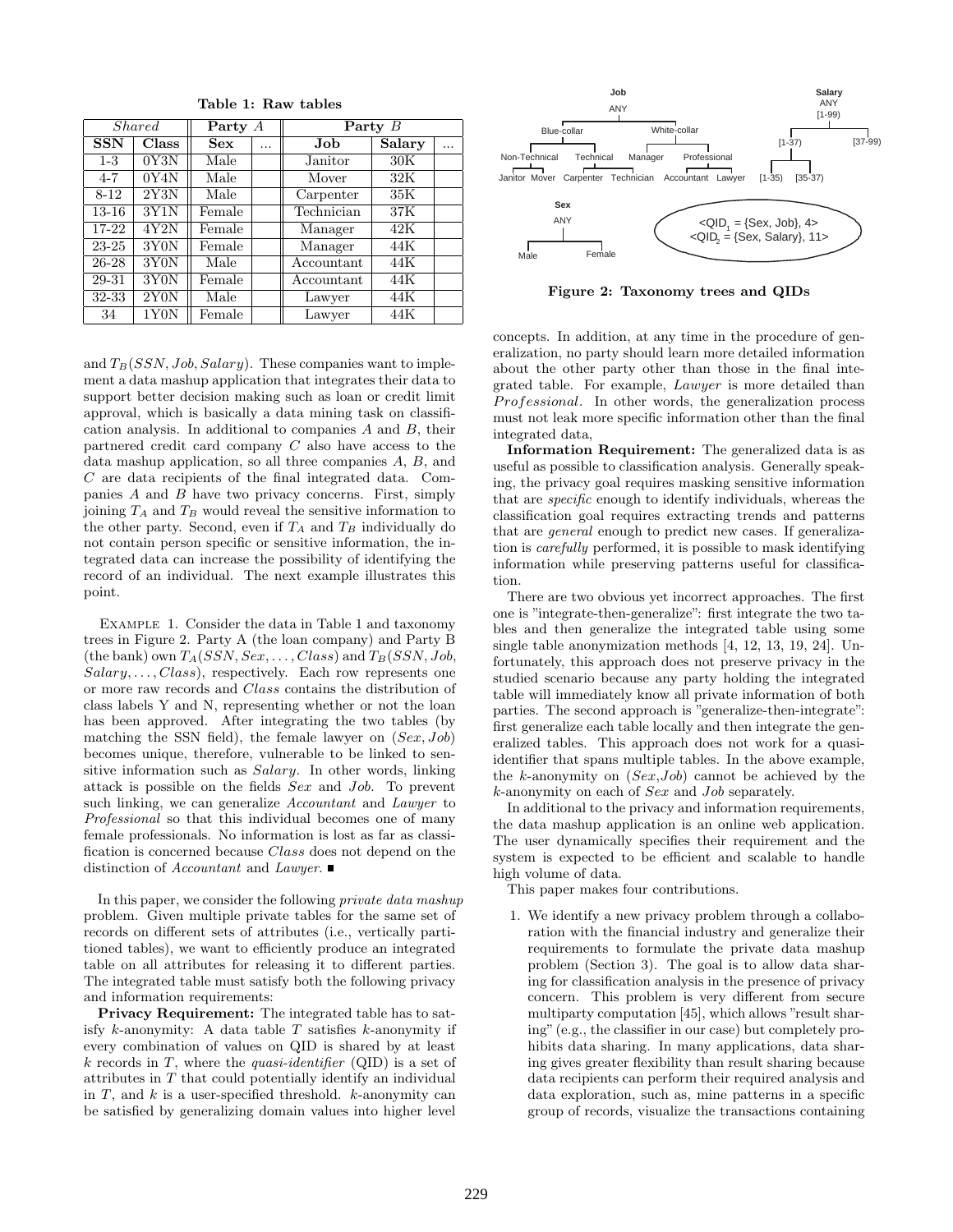a specific pattern, try different modeling methods and parameters.

- 2. We present a privacy-preserving data mashup (PP-Mashup) algorithm to securely integrate private data from multiple parties (Sections 4-5). Essentially, our algorithm produces the same final anonymous table as the integrate-then-generalize approach, but will only reveal local data that has satisfied a given k-anonymity requirement. This technique is simple but effective for privacy protection.
- 3. We implement the proposed method in the context of a data mashup web application and evaluate its performance (Section 6). Experimental results on real-life data suggest that the method can effectively achieve a privacy requirement without compromising the useful data for classification, and the method is scalable to handle large data set.
- 4. We further extend the proposed privacy-preserving method to achieve other privacy requirements, such as  $\ell$ -diversity [25],  $(\alpha, k)$ -anonymity [40], and confidence bounding [38] (Section 7).

# 2. RELATED WORK

Information integration has been an active area of database research [6, 39]. This literature typically assumes that all information in each database can be freely shared [2]. Secure multiparty computation (SMC), on the other hand, allows sharing of the computed result (e.g., a classifier), but completely prohibits sharing of data [46], which is a primary goal of our studied problem. An example is the secure multiparty computation of classifiers [5, 7, 8, 45].

Yang et al. [44] proposed several cryptographic solutions to collect information from a large number for data owners. Yang et al. [45] developed a cryptographic approach to learn classification rules from a large number of data owners while their sensitive attributes are protected. The problem can be viewed as a horizontally partitioned data table in which each transaction is owned by a different data owner. The model studied in this paper can be viewed as a vertically partitioned data table, which is completely different from [44, 45]. More importantly, the output of their method is a classifier, but the output of our method is an integrated anonymous data that supports classification analysis. Having accessing the data, the data recipient has the freedom to apply her own classifier and parameters.

Agrawal et al. [2] proposed the notion of minimal information sharing for computing queries spanning private databases. They considered computing intersection, intersection size, equijoin and equijoin size, assuming that certain metadata such as the cardinality of databases can be shared to both parties. Besides, there exists an extensive literature on inference control in multilevel secure databases [9, 16, 15, 14, 20]. All these works prohibit the sharing of databases.

The notion of k-anonymity was proposed in [33, 32], and generalization was used to achieve k-anonymity in Datafly system [34] and  $\mu$ -Argus system [18]. Unlike generalization and suppression, Xiao and Tao [41] proposed an alternative approach, called anatomy, that does not modify the quasiidentifier or the sensitive attribute, but de-associates the relationship between the two. [42] proposed the notion of personalized privacy to allow each record owner to specify

her own privacy level. This model assumes that Sensitive Attribute has a taxonomy tree and that each record owner specifies a guarding node in this taxonomy tree. Preserving  $k$ -anonymity for classification was studied in [4, 12, 13, 19, 24]. [11, 37] studied the privacy threats caused by publishing multiple releases. [43] proposed a new privacy notion called m-invariance and an anonymization method for continuous data publishing. All these works considered a single data source, therefore, data integration is not an issue. In the case of multiple private databases, joining all private databases and applying a single table method would violate the privacy requirement.

Jiang and Clifton [21, 22] proposed a cryptographic approach to securely integrate two distributed data tables to a k-anonymous table without considering a data mining task. First, each party determines a locally k-anonymous table. Then, determine the intersection of RecID's for the QID groups in the two locally k-anonymous tables. If the intersection size of each pair of QID group is at least  $k$ , then the algorithm returns the join of the two locally  $k$ -anonymous tables which is globally k-anonymous; otherwise, perform further generalization on both tables and repeat the RecID comparison procedure. To prevent the other party from learning more specific information than the final integrated table through  $RecID$ , they employ a commutative encryption scheme [30] to encrypt the RecID's for comparison. This scheme ensures the equality of two values encrypted in different order on the same set of keys, i.e.,  $E_{Kev1}(E_{Kev2})$  $(RecID) = E_{Key2}(E_{Key1}(RecID))$ . Moreover, Vaidya and Clifton proposed techniques to mine association rules [35] and to compute k-means clustering [36] over vertically partitioned data.

Miklau and Suciu [27] measured information disclosure of a view set  $V$  with respect to a secret view  $S$ .  $S$  is secure if publishing the answer to  $V$  does not alter the probability of inferring the answer to S. However, they only focus how to measure the information disclosure of exchange database views while our work removes privacy risks by anonymizing multiple private databases. There is a body of work on randomizing data for achieving privacy [3, 10, 23]. Randomized data are useful at the aggregated level (such as average or sum), but not at the record level. Instead of randomizing the data, we generalize the data to make information less precise while preserving the "truthfulness" of information (say, Lawyer generalized to Professional). Generalized data are meaningful at the record level, therefore, can be utilized by the human user to guide the search or interpret the result. Finally, these works do not consider integration of multiple data sources, which is a central topic in this paper.

Many synthetic data generation techniques were proposed in the literature of statistical disclosure control in the scenario of a single data publisher [1, 26]. Similar to randomization, the synthetic data usually preserve some important statistical properties including mean, variances, the covariance matrix, and the Pearson correlation matrix from the original data. Although the disclosure risk is shown to be lower than some simple masking methods such as additive noise [26], it again does not preserve the truthfulness of information at the record level. Therefore, both randomization and synthetic data generation do not satisfy the requirement of our data mashup application for the financial industry. Yet, they are still useful techniques if the applications do not require preserving data truthfulness at the record level.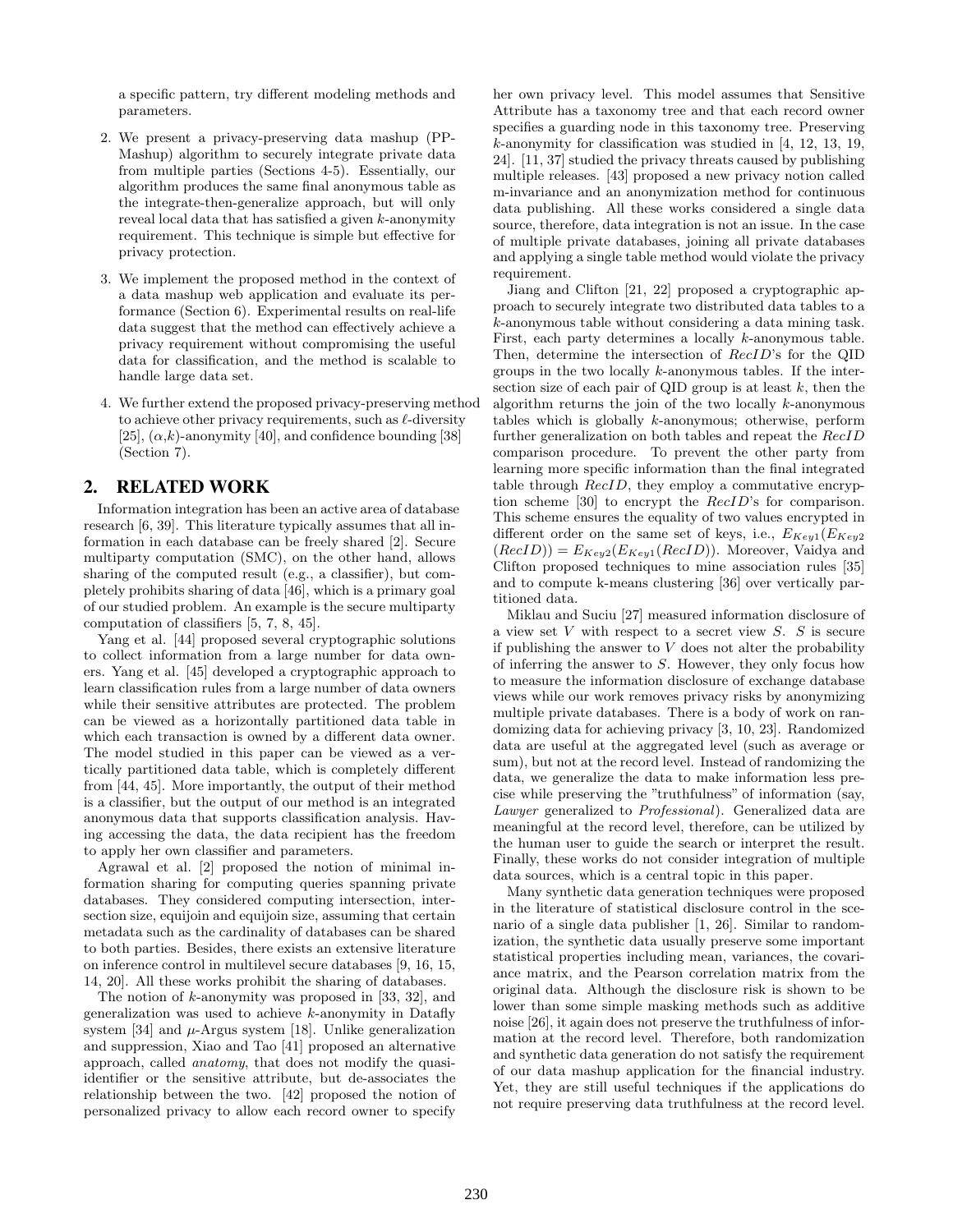# 3. PROBLEM DEFINITION

We first define k-anonymity on a single table and then extend it for private data mashup from multiple parties.

#### **3.1** The  $k$ -Anonymity

Consider a person-specific table  $T(ID, D_1, \ldots, D_m, Class)$ . ID is record identifier, such as SSN, that we can ignore for now. Each  $D_i$  is either a categorical or a continuous attribute. The Class column contains class labels or distribution. Let  $att(v)$  denote the attribute of a value v. The data provider wants to protect against linking an individual to a record in T through some subset of attributes called a quasi-identifier, or QID. A sensitive linking occurs if some value of the QID is shared by only a small number of records in T. This requirement is defined below.

DEFINITION 3.1 (ANONYMITY REQUIREMENT). Consider p quasi-identifiers  $QID_1, \ldots, QID_p$  on T.  $a(qid_j)$  denotes the number of records in T that share the value  $qid<sub>j</sub>$  on  $QID_i$ . The anonymity of  $QID_i$ , denoted  $A(QID_i)$ , is the smallest  $a(qid_i)$  for any value  $qid_i$  on  $QID_i$ . A table T satisfies the anonymity requirement  $\{ \langle QID_1, k_1 \rangle, \ldots, \langle QID_p, k_p \rangle \}$ if  $A(QID_j) \geq k_j$  for  $1 \leq i \leq p$ , where  $k_j$  is the anonymity threshold on  $QID_i$ .

Definition 3.1 generalizes the traditional  $k$ -anonymity by allowing the data provider to specify multiple QIDs. More details on the motivation and specification of multiple QIDs can be found in [12, 13]. Note that if  $QID_j$  is a subset of  $QID_i$ , where  $i \neq j$ , and if  $k_j \leq k_i$ , then  $\langle QID_i, k_i \rangle$  covers  $\langle QID_j , k_j \rangle$ .  $\langle QID_j , k_j \rangle$  is redundant because if a table T satisfies  $\langle QID_i, k_i \rangle$ , then it must also satisfy  $\langle QID_i, k_j \rangle$ ; therefore,  $\langle QID_i, k_i \rangle$  can be removed from the anonymity requirement.

EXAMPLE 2.  $\langle QID_1 = \{Sex, Job\}, 4 \rangle$  states that every qid on  $QID_1$  in T must be shared by at least 4 records in T. In Table 1, the following qids violate this requirement:

 $\langle Male, Janitor \rangle,$ 

 $\langle Male, Accountant \rangle,$ 

 $\langle Female, Accountant\rangle,$ 

 $\langle Male, Lawyer \rangle,$ 

 $\langle Female, Lawyer\rangle.$ 

The example in Figure 2 specifies the k-anonymity requirement on two QIDs.  $\blacksquare$ 

### 3.2 Private Data Mashup

Consider *n* data providers  $\{Party 1, \ldots, Party n\}$ , where each Party y owns a private table  $T_y(ID, Attribs_y, Class)$ over the same set of records. ID and Class are shared attributes among all parties.  $Attribs_y$  is a set of private attributes.  $Attribs_y ∩ Attribs_z = ∅ for any 1 ≤ y, z ≤ n.$ These parties agree to release "minimal information" to form an integrated table  $T$  (by matching the ID) for conducting a joint classification analysis. The notion of minimal information is specified by the joint anonymity requirement  $\{\langle QID_1, k_1\rangle, \ldots, \langle QID_n, k_n\rangle\}$  on the integrated table.  $QID_i$ is local if it contains only attributes from one party, and global otherwise.

DEFINITION 3.2 (PRIVATE DATA MASHUP). Given multiple private tables  $T_1, \ldots, T_n$ , a joint anonymity requirement  $\{\langle QID_1, k_1 \rangle, \ldots, \langle QID_p, k_p \rangle\}$ , and a taxonomy tree



Figure 3: A solution cut for  $QID_1 = \{Sex, Job\}$ 

for each categorical attribute in  $\cup QID_j$ , the problem of private data mashup is to efficiently produce a generalized integrated table  $T$  such that (1)  $T$  satisfies the joint anonymity requirement,  $(2)$  T contains as much information as possible for classification, (3) each party learns nothing about the other party more specific than what is in the final generalized T. We assume that the data providers are semi-honest, meaning that they will follow the protocol but may attempt to derive sensitive information from the received data. ■

For example, if a record in the final  $T$  has values  $Female$ and Professional on Sex and Job, and if Party A learns that Professional in this record comes from Lawyer, condition (3) is violated. Our privacy model ensures the anonymity in the final integrated table as well as in any intermediate table.

To ease the explanation, we present our solution in a scenario of two parties  $(n = 2)$ . A discussion is given in Section 5.4 to describe the extension to multiple parties.

## 4. SPECIALIZATION CRITERIA

To generalize  $T$ , a taxonomy tree is specified for each categorical attribute in  $\bigcup QID_i$ . A leaf node represents a domain value and a parent node represents a less specific value. For a continuous attribute in  $\cup QID_i$ , a taxonomy tree can be grown at runtime, where each node represents an interval, and each non-leaf node has two child nodes representing some optimal binary split of the parent interval. Figure 2 shows a dynamically grown taxonomy tree for Salary. We generalize a table  $T$  by a sequence of specializations starting from the top most general state in which each attribute has the top most value of its taxonomy tree. A specialization, written  $v \to child(v)$ , where  $child(v)$  denotes the set of child values of  $v$ , replaces the parent value  $v$  with the child value that generalizes the domain value in a record. A specialization is valid if the specialization results in a table satisfying the anonymity requirement after the specialization. A specialization is beneficial if more than one class are involved in the records containing  $v$ . If not then that specialization does not provide any helpful information for classification. Thus, a specialization is performed only if it is both valid and beneficial.

The specialization process can be viewed as pushing the "cut" of each taxonomy tree downwards. A cut of the taxonomy tree for an attribute  $D_i$ , denoted  $Cut_i$ , contains exactly one value on each root-to-leaf path. Figure 3 shows a solution cut indicated by the dashed curve. Our specialization starts from the top most solution cut and pushes down the solution cut iteratively by specializing some value in the current solution cut until violating the anonymity requirement. Each specialization tends to increase information and decrease anonymity because records are more distinguishable by specific values. The key is selecting a specialization at each step with both impacts considered.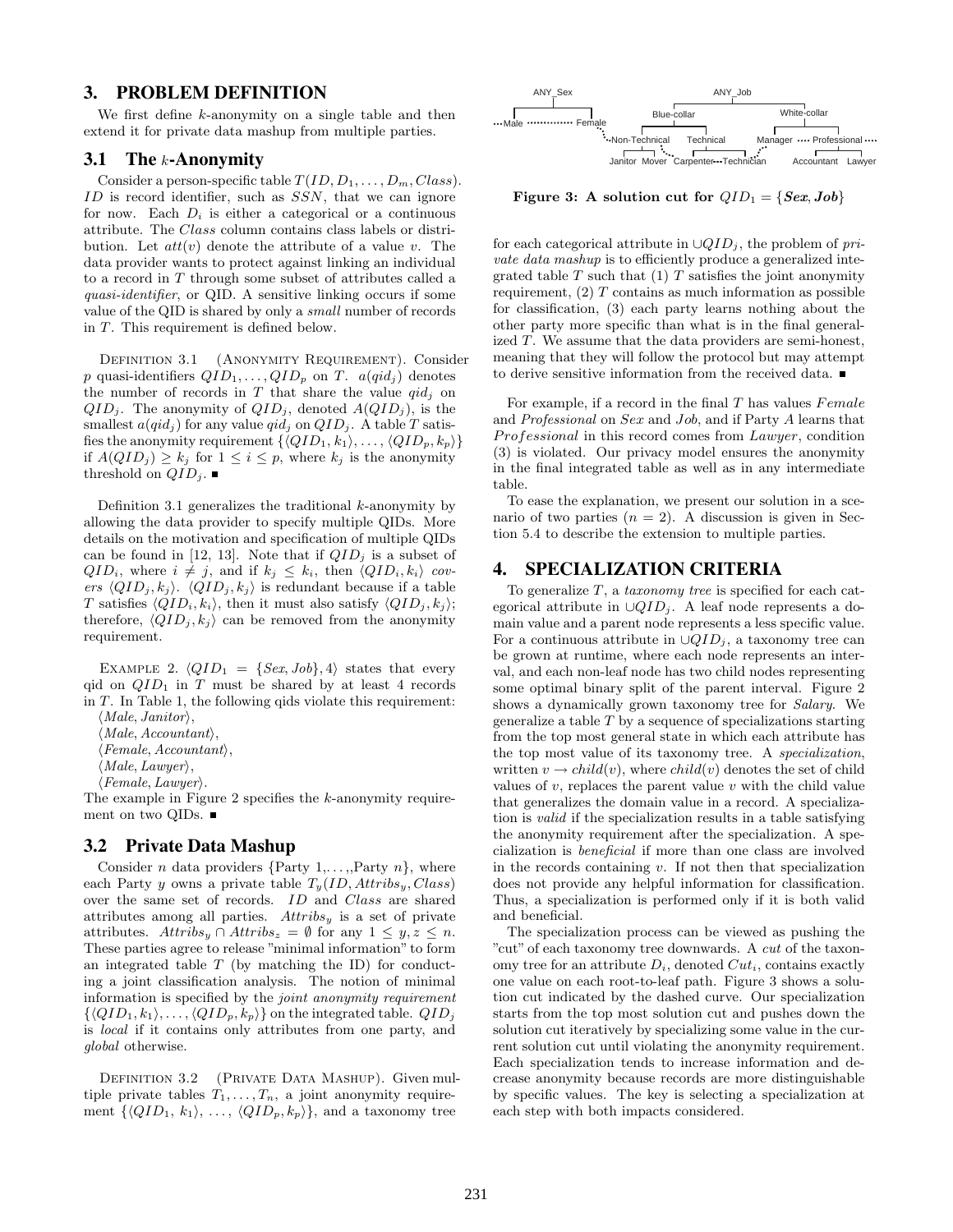One core step of this approach is computing Score, which measures the goodness of a specialization with respect to privacy preservation and information preservation. The effect of a specialization  $v \rightarrow child(v)$  can be summarized by information gain, denoted  $InfoGain(v)$ , and anonymity loss, denoted  $AnonyLoss(v)$ , due to the specialization. Our selection criterion is to favor the specialization  $v$  that has the maximum information gain per unit of anonymity loss:

$$
Score(v) = \frac{InfoGain(v)}{AnonyLoss(v) + 1}.
$$
\n(1)

We add 1 to  $AnonyLoss(v)$  to avoid division by zero.

**InfoGain(v)**: Let  $T[x]$  denote the set of records in T generalized to the value x. Let  $freq(T[x], cls)$  denote the number of records in  $T[x]$  having the class *cls*. Note that  $|T[v]| =$  $_c |T[c]|$ , where  $c \in child(v)$ . We have

$$
InfoGain(v) = I(T[v]) - \sum_{c} \frac{|T[c]|}{|T[v]|} I(T[c]),
$$
 (2)

where  $I(T[x])$  is the entropy of  $T[x]$  [31]:

$$
I(T[x]) = -\sum_{cls} \frac{freq(T[x], cls)}{|T[x]|} \times log_2 \frac{freq(T[x], cls)}{|T[x]|},
$$
 (3)

Intuitively,  $I(T[x])$  measures the mix of classes for the records in  $T[x]$ , and  $InfoGain(v)$  is the reduction of the mix by specializing v.

**AnonyLoss(v)**: This is the average loss of anonymity by specializing v over all  $QID_i$  that contain the attribute of v:

$$
AnonyLoss(v) = avg\{A(QID_j) - A_v(QID_j)\},\tag{4}
$$

where  $A(QID_i)$  and  $A_v(QID_i)$  represents the anonymity before and after specializing v. Note that  $AnonyLoss(v)$  not just depends on the attribute of v; it depends on all  $QID_j$ that contain the attribute of v. Hence,  $avg\{A(QID_j) A_v(QID_j)$  is the average loss of all  $QID_j$  that contain the attribute of v.

EXAMPLE 3. The specialization  $ANY\_Job$  refines the 34 records into 16 records for Blue-collar and 18 records for White-collar.  $Score(ANY\_Job)$  is calculated as follows.

 $I(R_{ANY\_Job}) = -\frac{21}{34} \times log_2 \frac{21}{34} - \frac{13}{34} \times log_2 \frac{13}{34} = 0.9597$  $I(R_{Blue-collar}) = -\frac{5}{16} \times log_2 \frac{5}{16} - \frac{11}{16} \times log_2 \frac{11}{16} = 0.8960$  $I(R_{White-collar}) = -\frac{16}{18} \times log_2 \frac{16}{18} - \frac{2}{18} \times log_2 \frac{2}{18} = 0.5033$  $InfoGain(ANY\_Job) = I(R_{ANY\_Job}) - (\frac{16}{34} \times I(R_{Blue-collar})$  $+\frac{18}{34} \times I(R_{White-collar})) = 0.2716$  $AnonyLoss(ANY\_Job) = avg\{A(QID_1) - A_{ANY\_Job}(QID_1)\}$ <br>= (34 - 16)/1 = 18  $Score(ANY\_Job) = \frac{0.2716}{18} = 0.0151.$ 

For a continuous attribute, the specialization of an interval refers to the optimal binary split that maximizes information gain. We use information gain, instead of Score, to determine the split of an interval because anonymity is irrelevant to finding a split good for classification. This is similar to the situation that the taxonomy tree of a categorical attribute is specified independently of the anonymity issue. Among the specializations of different continuous attributes, we still use Score for selecting the best one, just like categorical attributes.

Example 4. For the continuous attribute Salary, the top most value is the full range interval of domain values, [1-99). To determine the split point of  $(1-99)$ , we evaluate the information gain for the five possible split points for the values 30, 32, 35, 37, 42, and 44. The following is the calculation for the split point at 37:

$$
InfoGain(37) = I(R_{[1-99)}) - (\frac{12}{34} \times I(R_{[1-37)}) + \frac{22}{34} \times I(R_{[37-99)}))
$$
  
= 0.9597 - (\frac{12}{34} \times 0.6500 + \frac{22}{34} \times 0.5746) = 0.3584.

As  $InfoGain(37)$  is highest, we grow the taxonomy tree for Salary by adding two child intervals,  $(1-37)$  and  $(37-99)$ , under the interval  $(1-99)$ .

The next example shows that  $InfoGain$  alone may lead to a quick violation of the anonymity requirement, thereby, prohibiting specializing data to a lower granularity.

Table 2: Raw table for Example 5

| ${\bf Education}$ | Sex | <b>Work_Hrs</b> | Class  | $#$ of Recs. |
|-------------------|-----|-----------------|--------|--------------|
| 10 <sub>th</sub>  | М   | 40              | 20Y0N  | 20           |
| 10th              | М   | 30              | 0Y4N   |              |
| 9th               | М   | 30              | 0Y2N   | 9            |
| 9th               | F   | 30              | 0Y4N   |              |
| 9th               | F   | 40              | 0Y6N   |              |
| 8th               | F   | 30              | 0Y2N   | 2            |
| $_{\rm 8th}$      | F   | 40              | 0Y2N   | 2            |
|                   |     |                 | Total: |              |

Table 3: Generalized table by *Score* for Example 5

| Education | Sex. | <b>Work_Hrs</b> | Class | $\#$ of Recs. |
|-----------|------|-----------------|-------|---------------|
| ANY Edu   | М    | $(40-99)$       | 20Y0N | 20            |
| ANY_Edu   | М    | $1 - 40$        | 0Y6N  |               |
| ANY_Edu   |      | $40 - 99'$      | 0Y8N  |               |
| ANY Edu   |      | 1-40            | 0Y6N  |               |

Example 5. Consider Table 2, an anonymity requirement  $\langle QID = \{Education, Sex, Work\_Hrs\}, 4\rangle$ , and specializations:

$$
ANY\_Edu \rightarrow \{8th, 9th, 10th\},\
$$

 $ANY\_Sex \rightarrow \{M, F\}$ , and

 $[1-99] \rightarrow \{[1-40], [40-99]\}.$ 

The class frequency for the specialized values is: Education: 0Y4N (8th), 0Y12N (9th), 20Y4N (10th)  $Sex: 20Y6N (M), 0Y14N (F)$ Work Hrs: 0Y12N ([1-40)), 20Y8N ([40-99))

Specializing Education best separates the classes, so is chosen by  $InfoGain$ . After that, the other specializations become invalid. Now, the two classes of the top 24 records become indistinguishable because they are all generalized into  $\langle$  10th, ANY Sex, [1-99]). In contrast, the Score criterion will first specialize Sex because of the highest Score due to a small AnonyLoss. Subsequently, specializing Education becomes invalid, and the next specialization is on Work\_Hrs. The final generalized table is shown in Table 3 where the information for distinguishing the two classes is preserved. ■

### 5. OUR METHOD

In [12, 13], we proposed a *top-down specialization (TDS)* approach to generalize a single table T. One non-privacypreserving approach to the problem of data mashup is to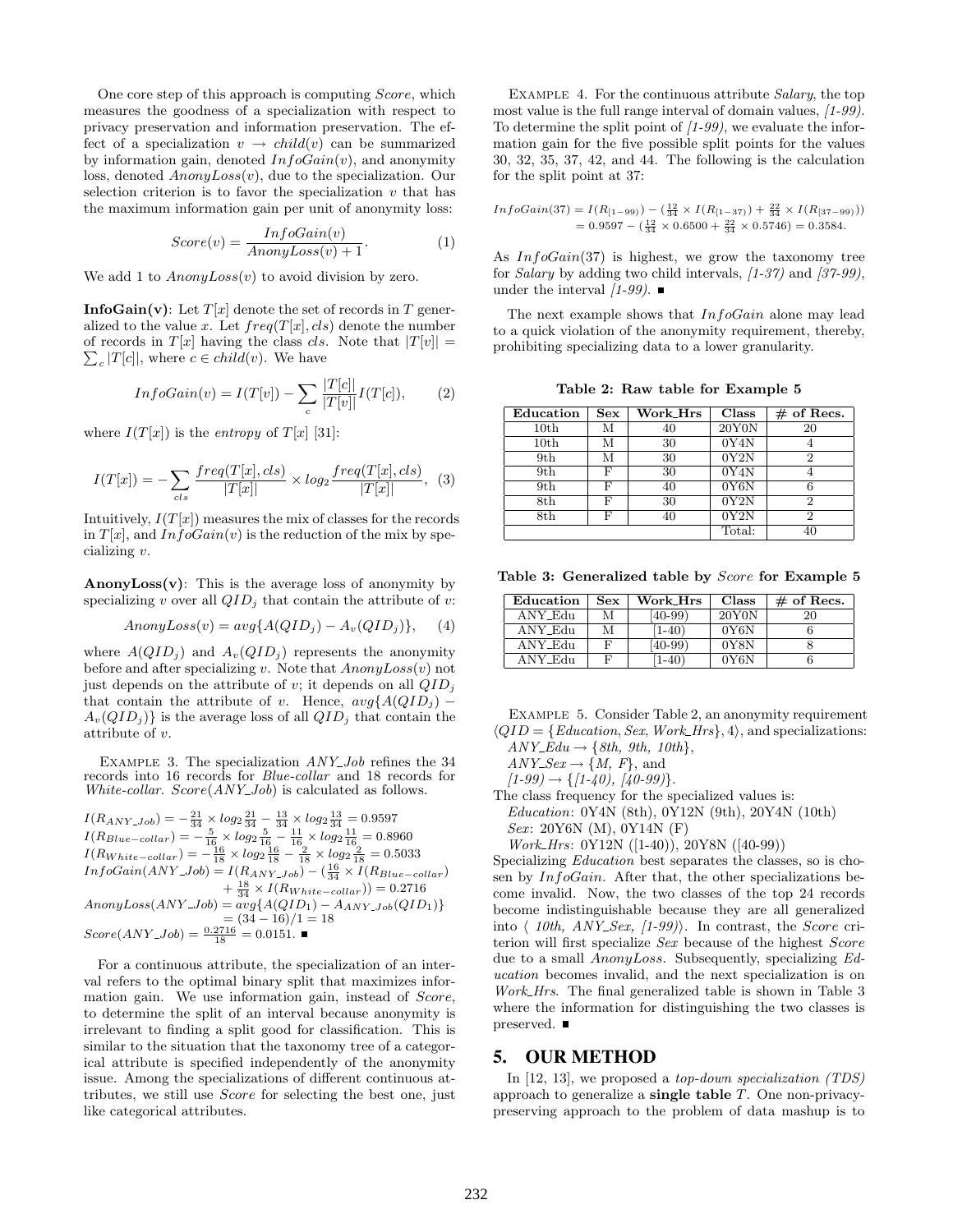first join the multiple private tables into a single table  $T$  and then generalize  $T$  to satisfy a k-anonymity requirement using TDS. Though this approach does not satisfy the privacy requirement (3) in Definition 3.2 (because the party that generalizes the joint table knows all the details of the other parties), the integrated table produced satisfies requirements (1) and (2). Therefore, it is helpful to first have an overview of TDS: Initially, all values are generalized to the top most value in its taxonomy tree, and  $Cut_i$  contains the top most value for each attribute  $D_i$ . At each iteration, TDS performs the best specialization, which has the highest Score among the candidates that are valid, beneficial specializations in  $\cup Cut_i$ , and then updates the *Score* of the affected candidates. The algorithm terminates when there is no more valid and beneficial candidate in  $\cup Cut_i$ . In other words, the algorithm terminates if any further specialization would lead to a violation of the anonymity requirement. An important property of TDS is that the anonymity requirement is antimonotone with respect to a specialization: If it is violated before a specialization, it remains violated after the specialization. This is because a specialization never increases the anonymity count  $a(qid)$ .

Now, we consider that the table  $T$  is given by two tables  $(n = 2)$   $T_A$  and  $T_B$  with a common key ID, where Party A holds  $T_A$  and Party  $B$  holds  $T_B$ . At first glance, it seems that the change from one party to two parties is trivial because the change of Score due to specializing a single attribute depends only on that attribute and Class, and each party knows about Class and the attributes they have. This observation is wrong because the change of Score involves the change of  $A(QID<sub>j</sub>)$  that depends on the combination of the attributes in  $QID_j$ . In PPMashup, each party keeps a copy of the current  $\cup Cut_i$  and generalized T, denoted  $T_g$ , in addition to the private  $T_A$  or  $T_B$ . The nature of the top-down approach implies that  $T_g$  is more general than the final answer, therefore, does not violate the requirement (3) in Definition 3.2. At each iteration, the two parties cooperate to perform the same specialization as identified in TDS by communicating certain information in a way that satisfies the requirement (3) in Definition 3.2. Algorithm 1 describes the procedure at Party  $A$  (same for Party  $B$ ).

First, Party A finds the local best candidate using the specialization criteria presented in Section 4 and communicates with Party  $B$  to identify the overall global winner candidate, say  $w$ . To protect the input score, the secure multiparty maximum protocol [46] can be used. Suppose that  $w$  is local to Party  $A$  (otherwise, the discussion below applies to Party B). Party A performs  $w \rightarrow child(w)$  on its copy of ∪ $Cut_i$  and  $T_g$ . This means specializing each record  $t \in T_g$  containing w into those  $t'_1, \ldots, t'_z$  containing child values in  $child(w)$ . Similarly, Party B updates its ∪Cut<sub>i</sub> and  $T_g$ , and partitions  $T_B[t]$  into  $T_B[t'_1], \ldots, T_B[t'_z]$ . Since Party  $B$  does not have the attribute for  $w$ , Party  $A$  needs to instruct Party B how to partition these records in terms of IDs.

Example 6. Consider Table 1 and the joint anonymity requirement:

 $\{\langle QID_1 = \{Sex, Job\}, 4\rangle, \ \langle QID_2 = \{Sex, salary\}, 11\rangle\}.$ Initially,

 $T_q = \{ \langle ANY\_Sex, ANY\_Job, [1 - 99] \rangle \}$ and

 $\bigcup Cut_i = \{ANY\_Sex, ANY\_Job, [1-99]\},\$ 

and all specializations in  $\cup Cut_i$  are candidates. To find the

**Algorithm 1** PPMashup for Party  $A$  (same as Party  $B$ )

- 1: initialize  $T_q$  to include one record containing top most values;
- 2: initialize ∪ $Cut_i$  to include only top most values;
- 3: while there is some candidate in  $\cup Cut_i$  do
- 4: find the local candidate x of highest  $Score(x);$
- 5: communicate  $Score(x)$  with Party B to find the winner;
- 6: if the winner  $w$  is local then
- 7: specialize w on  $T_q$ ;
- 8: instruct Party B to specialize w;
- 9: else
- 10: wait for the instruction from Party B;
- 11: specialize w on  $T<sub>g</sub>$  using the instruction;
- 12: end if;
- 13: replace w with  $child(w)$  in the local copy of ∪ $Cut_i$ ;
- 14: update  $Score(x)$ , the beneficial/valid status for candidates x in ∪ $Cut_i$ ;
- 15: end while;
- 16: output  $T_g$  and ∪ $Cut_i$ ;

candidate, Party A computes  $Score(ANY\_Sex)$ , and Party B computes  $Score(ANY\_Job)$  and  $Score([1-99])$ .

Below, we describe the key steps: find the winner candidate (Line 4-5), perform the winning specialization (Line 7-11), and update the score and status of candidates (Line 14). For Party A, a local attribute refers to an attribute from  $T_A$ , and a *local specialization* refers to that of a local attribute.

#### 5.1 Find the Winner Candidate

Party A first finds the local candidate x of highest  $Score(x)$ , by making use of computed  $InfoGain(x)$ ,  $A_x(QID_j)$  and  $A(QID<sub>i</sub>)$ , and then communicates with Party B (using secure multiparty max algorithm in [46]) to find the winner candidate. InfoGain $(x)$ ,  $A_x(QID_j)$  and  $A(QID_j)$  come from the update done in the previous iteration or the initialization prior to the first iteration. This step does not access data records. Updating  $InfoGain(x)$ ,  $A_x(QID_i)$  and  $A(QID<sub>j</sub>)$  is considered in Section 5.3.

#### 5.2 Perform the Winner Candidate

Suppose that the winner candidate  $w$  is local at Party  $A$ (otherwise, replace Party  $A$  with Party  $B$ ). For each record  $t$ in  $T_q$  containing w, Party A accesses the raw records in  $T_A[t]$ to tell how to specialize  $t$ . To facilitate this operation, we represent  $T_q$  by the data structure called Taxonomy Indexed PartitionS (TIPS).

DEFINITION 5.1 (TIPS). TIPS is a tree structure. Each node represents a generalized record over  $∪QID_j$ . Each child node represents a specialization of the parent node on exactly one attribute. A leaf node represents a generalized record t in  $T_g$  and the *leaf partition* containing the raw records generalized to t, i.e.,  $T_A[t]$ . For a candidate x in  $\cup Cut_i$ ,  $P_x$  denotes a leaf partition whose generalized record contains x, and  $Link_x$  links up all  $P_x$ 's.

With the TIPS, we can find all raw records generalized to x by following  $Link_x$  for a candidate x in  $\cup Cut_i$ . To ensure that each party has only access to its own raw records, a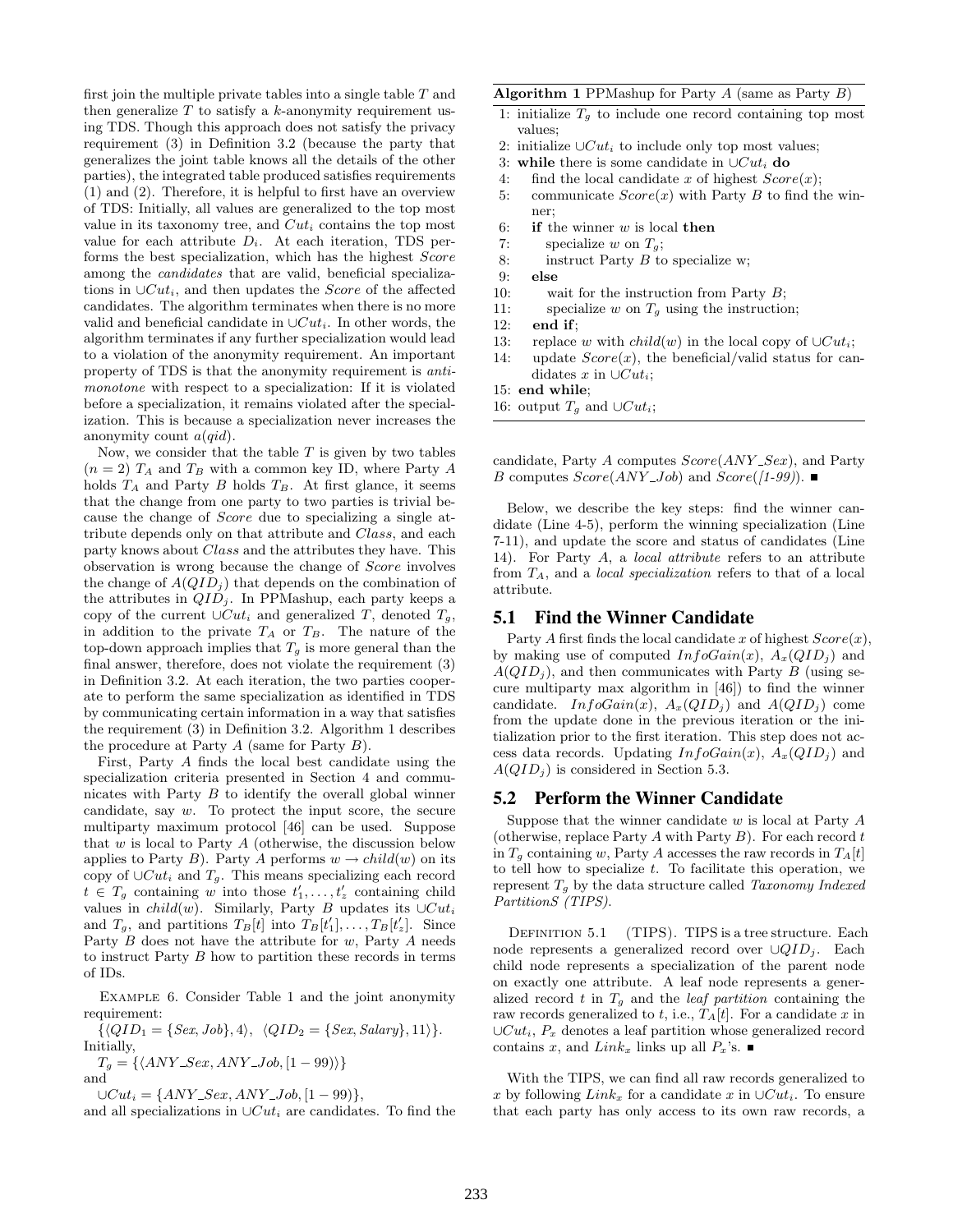

Figure 5: The TIPS after the second specialization

leaf partition at Party  $A$  contains only raw records from  $T_A$ and a leaf partition at Party B contains only raw records from  $T_B$ . Initially, the TIPS has only the root node representing the most generalized record and all raw records. In each iteration, the two parties cooperate to perform the specialization w by refining the leaf partitions  $P_w$  on  $Link_w$ in their own TIPS.

Example 7. Continue with Example 6. Initially, TIPS has the root representing the most generalized record  $\langle ANY \rangle$  $Sex, ANY\_Job, [1-99]\rangle, T_A[root] = T_A$  and  $T_B[root] =$  $T_B$ . The root is on  $Link_{ANY\_Sex}$ ,  $Link_{ANY\_Job}$ , and  $Link_{[1-99)}$ . See the root in Figure 4. The shaded field contains the number of raw records generalized by a node. Suppose that the winning candidate  $w$  is

 $[1-99] \rightarrow \{[1-37], [37-99]\}$  (on Salary).

Party B first creates two child nodes under the root and partitions  $T_B[root]$  between them. The root is deleted from all the  $Link_x$ , the child nodes are added to  $Link_{[1-37)}$  and  $Link_{[37-99)}$ , respectively, and both are added to  $Link_{ANY\_Job}$ and  $Link_{ANY\_Sex}$ . Party B then sends the following instruction to Party A:

IDs 1-12 go to the node for  $(1-37)$ .

IDs 13-34 go to the node for [37-99).

On receiving this instruction, Party A creates the two child nodes under the root in its copy of TIPS and partitions  $T_A$ [*root*] similarly. Suppose that the next winning candidate is

 $ANY\_Job \rightarrow \{Blue-collar, White-collar\}.$ 

Similarly the two parties cooperate to specialize each leaf node on  $Link_{ANY\_Job},$  resulting in the TIPS in Figure 5.  $\blacksquare$ 

We summarize the operations at the two parties, assuming that the winner w is local at Party A.

**Party** A. Refine each leaf partition  $P_w$  on  $Link_w$  into child partitions  $P_c$ . Link<sub>c</sub> is created to link up the new  $P_c$ 's for the same c. Mark c as *beneficial* if the records on  $Link_c$  has more than one class. Also, add  $P_c$  to every

 $Link_x$  other than  $Link_w$  to which  $P_w$  was previously linked. While scanning the records in  $P_w$ , Party A also collects the following information.

- Instruction for Party B. If a record in  $P_w$  is specialized to a child value c, collect the pair  $(id,c)$ , where id is the ID of the record. This information will be sent to B to refine the corresponding leaf partitions there.
- Count statistics. The following information is collected for updating *Score*. (1) For each c in child(w):  $|T_A[c]|$ ,  $|T_A[d]|$ ,  $freq(T_A[c], cls)$ , and  $freq(T_A[d], cls)$ , where  $d \in child(c)$  and  $cls$  is a class label. Refer to Section 4 for these notations.  $|T_A[c]|$  (similarly  $|T_A[d]|$ ) is computed by  $\sum |P_c|$  for  $P_c$  on Link<sub>c</sub>. (2) For each  $P_c$ on Link<sub>c</sub>:  $|P_d|$ , where  $P_d$  is a child partition under  $P_c$ as if c was specialized.

**Party**  $B$ . On receiving the instruction from Party  $A$ , Party  $B$  creates child partitions  $P_c$  in its own TIPS. At Party B,  $P_c$ 's contain raw records from  $T_B$ .  $P_c$ 's are obtained by splitting  $P_w$  among  $P_c$ 's according to the  $(id, c)$  pairs received.

We emphasize that updating TIPS is the only operation that accesses raw records. Subsequently, updating  $Score(x)$ (in Section 5.3) makes use of the count statistics without accessing raw records anymore. The overhead of maintaining Link<sub>x</sub> is small. For each attribute in  $\cup QID_j$  and each leaf partition on  $Link_w$ , there are at most  $|child(w)|$  "relinkings". Therefore, there are at most  $|\bigcup QID_j| \times |Link_w| \times |child(w)|$ "relinkings" for performing  $w$ .

# 5.3 Update the Score

The key to the scalability of our algorithm is updating  $Score(x)$  using the count statistics maintained in Section 5.2 without accessing raw records again.  $Score(x)$  depends on InfoGain(x),  $A_x(QID_i)$  and  $A(QID_i)$ . The updated  $A(QID_i)$ is obtained from  $A_w(QID_j)$ , where w is the specialization just performed. Below, we consider updating  $InfoGain(x)$ and  $A_x(QID_i)$  separately.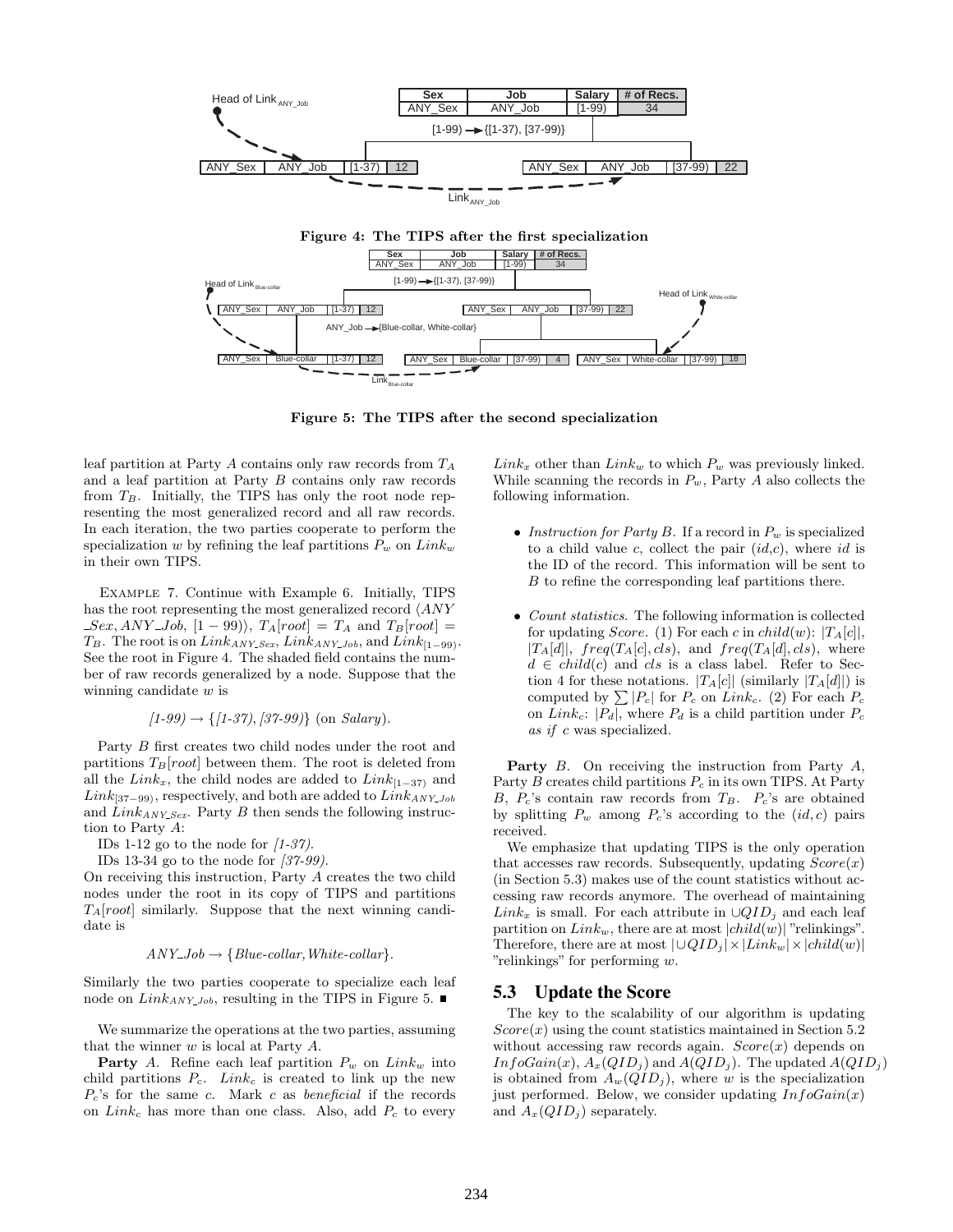

Figure 6: The QIDTrees data structure

#### *5.3.1 Updating* InfoGain(x)*.*

We need to compute  $InfoGain(c)$  for the newly added c in  $child(w)$ . The owner party of w can compute  $InfoGain(c)$ while collecting the count statistics for  $c$  in Section 5.2.

# *5.3.2 Updating* AnonyLoss(x)*.*

Recall that  $A_x(QID_j)$  is the minimum  $a(qid_j)$  after specializing x. Therefore, if  $att(x)$  and  $att(w)$  both occur in some  $QID_j$ , the specialization on w might affect  $A_x(QID_j)$ , and we need to find the new minimum  $a(qid_j)$ . The following  $QIDTree_j$  data structure indexes  $a(qid_j)$  by  $qid_j$ .

DEFINITION 5.2 (QIDTREES). For each  $QID_i = \{D_1,$  $\ldots, D_q$ , QIDT ree<sub>j</sub> is a tree of q levels, where level  $i > 0$ represents generalized values for  $D_i$ . A root-to-leaf path represents an existing  $qid_j$  on  $QID_j$  in the generalized data  $T_q$ , with  $a(qid_i)$  stored at the leaf node. A branch is trimmed if its  $a(qid_j) = 0$ .  $A(QID_j)$  is the minimum  $a(qid_j)$  in  $QIDTree_i$ .

 $QIDTree<sub>i</sub>$  is kept at a party if the party owns some attributes in  $QID<sub>i</sub>$ . On specializing the winner w, a party updates its  $QIDTree_i$ 's that contain the attribute  $att(w)$ : creates the nodes for the new  $qid_j$ 's and computes  $a(qid_j)$ . We can obtain  $a(qid_j)$  from the local TIPS:  $a(qid_j) = \sum |P_c|$ , where  $P_c$  is on  $Link_c$  and  $qid_j$  is the generalized value on  $QID_i$  for  $P_c$ . Note that  $|P_c|$  is given by the count statistics for w collected in Section 5.2.

Example 8. Continue with Example 7. Figure 6 shows the initial  $QIDTree_1$  and  $QIDTree_2$  for  $QID_1$  and  $QID_2$ on the left. On performing  $(1-99) \rightarrow \{(1-37), (37-99)\},\$  $\langle ANY\_Sex, (1-99) \rangle$  in  $QIDTree_2$  is replaced with qids  $\langle ANY\_Sex,$  $(1-37)$  and  $\langle ANY\_{Sex}, (37-99)\rangle$ .  $A(QID_2) = 12$ .

Next, on performing  $ANY\_Job \rightarrow \{Blue-collar, White$ collar},  $\langle$  ANY Sex, ANY Job) in QIDT ree<sub>1</sub> is replaced with new qids  $\langle ANY\_Sex, Blue-collar \rangle$  and  $\langle ANY\_Sex, White$  $collar$ . To compute  $a(vid)$  for these new gids, we need to add  $|P_{Blue\text{-}collar}|$  on  $Link_{Blue\text{-}collar}$  and  $|P_{White\text{-}collar}|$  on  $Link_{White-collar}$  (see Figure 5):  $a(\langle ANY\_Sex, Blue-collar \rangle)$  $= 0 + 12 + 4 = 16$ , and  $a({\langle ANY \rangle}$  Sex, White-collar)  $= 0 +$  $18 = 18$ . So  $A_{ANY\_Job}(QID_1) = 16$ .

**Updating**  $A_x(QID_i)$ . For a local candidate x, a party needs to update  $A_x(QID_i)$  in two cases. The first case is that  $x$  is a new candidate just added, i.e., in  $child(w)$ . The second case is that  $att(x)$  and  $att(w)$  are in the same  $QID_i$ . In both cases, the party owning x first computes  $a(qid_j^x)$  for

the new  $qid_j^x$ 's created as if x was specialized. The procedure is similar to the above procedure of updating  $QID_i$  for specializing w, except that no actual update is performed on  $\overline{QIDTree_j}$  and TIPS. The new  $a(qid_j^x)$ 's then is compared with  $A(QID_j)$  to determine  $A_x(QID_j)$ . If  $A_x(QID_j) \geq k_j$ , we mark x as valid in  $\cup Cut_i$ .

# 5.4 Analysis

Our approach produces the same integrated table as the single party algorithm TDS [12, 13] on a joint table, and ensures that no party learns more detailed information about the other party other than what they agree to share. This claim follows from the fact that PPMashup performs exactly the same sequence of specializations as in TDS in a distributed manner where  $T_A$  and  $T_B$  are kept locally at the sources. The only information revealed to each other is those in ∪ $Cut_i$  and  $T_q$  at each iteration. However, such information is more general than the final integrated table that the two parties agree to share.

PPMashup (Algorithm 1) is extendable for multiple parties with minor changes: In Line 5, each party should communicate with all the other parties for determining the winner. Similarly, in Line 8, the party holding the winner candidate should instruct all the other parties and in Line 10, a party should wait for instruction from the winner party.

Our algorithm is based on the assumption that all the parties are semi-honest. An interesting extension would be to consider the presence of malicious and selfish parties [29]. In such scenario, our developed algorithm has to be not only secure, but also incentive compatible at the same time.

The cost of PPMashup can be summarized as follows. Each iteration involves the following work: (1) Scan the records in  $T_A[w]$  and  $T_B[w]$  for updating TIPS and maintaining count statistics (Section 5.2). (2) Update  $QIDTree_i$ , InfoGain(x) and  $A_x(QID_i)$  for affected candidates x (Section 5.3). (3) Send "instruction" to the remote party. The instruction contains only IDs of the records in  $T_A[w]$  or  $T_B[w]$ and child values c in  $child(w)$ , therefore, is compact. Only the work in (1) involves accessing data records; the work in (2) makes use of the count statistics without accessing data records and is restricted to only affected candidates. This feature makes our approach scalable. We will evaluate the scalability in the next section. For the communication cost (3), each party communicates (Line 5 of Algorithm 1) with others to determine the global best candidate. Thus, each party sends  $n-1$  messages, where n is the number of parties. Then, the winner party (Line 8) sends instruction to other parties. This communication process continues for at most s times, where s is the number of valid specializations which is bounded by the number of distinct values in  $\cup QID_i$ . Hence, for a given data set, the total communication cost is  $s\{n(n-1)+(n-1)\} = s(n^2-1) \approx O(n^2)$ . If  $n = 2$ , then the total communication cost is 3s. In reallife data mashup application, such as the one developed for Nordax Finans AB, the number of parties is usually small.

## 6. EXPERIMENTAL EVALUATION

We implemented the proposed PPMashup in a distributed 2-party web service environment. Each party is running on an Intel Pentium IV 2.6GHz PC with 1GB RAM connected to a LAN. The objective is to evaluate the benefit of data integration for data analysis. PPMashup should produce exactly the same integrated table as the single party (non-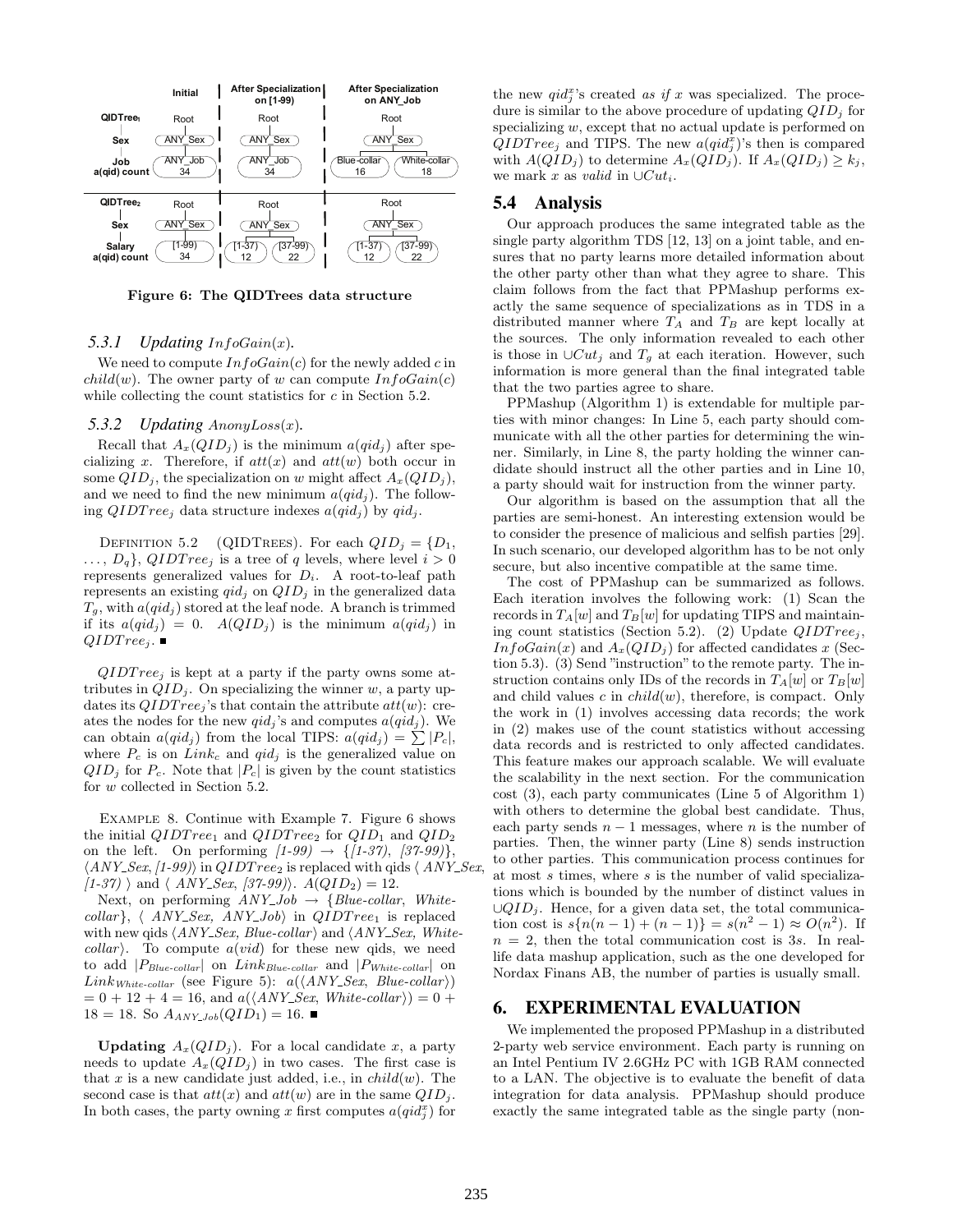|  | Table 4: Attributes for the <i>Adult</i> data set |  |  |  |  |
|--|---------------------------------------------------|--|--|--|--|
|--|---------------------------------------------------|--|--|--|--|

| <b>Attribute</b>     | Type        | <b>Numerical Range</b> |                |
|----------------------|-------------|------------------------|----------------|
|                      |             | $#$ Leaves             | $#$ Levels     |
| Age $(A)$            | continuous  | $17 - 90$              |                |
| Education-num (En)   | continuous  | $\overline{1}$ - 16    |                |
| Final-weight $(Fw)$  | continuous  | 13492 - 1490400        |                |
| Relationship (Re)    | categorical | 6                      | 3              |
| Race (Ra)            | categorical | 5                      | 3              |
| Sex(S)               | categorical | $\overline{2}$         | $\mathfrak{D}$ |
| Martial-status (M)   | categorical | 7                      | 4              |
| Native-country $(N)$ | categorical | 40                     | 5              |
| Education $(E)$      | categorical | 16                     | 5              |
| Hours-per-week (H)   | continuous  | - 99<br>1              |                |
| $Capital-gain (Cg)$  | continuous  | - 99999<br>0           |                |
| $Capital-loss (Cl)$  | continuous  | - 4356<br>0            |                |
| Work-class (W)       | categorical | 8                      | 5              |
| Occupation $(O)$     | categorical | 14                     | 3              |

privacy-preserving) method that first joins  $T_A$  and  $T_B$  and then generalizes the joint table using the TDS approach.

Due to privacy agreement, we could not use the raw data of Nordax Finans AB for the experiment, so we employed the de facto benchmark census data set Adult [28], which is also a real-life dataset, to illustrate the performance of our proposed algorithm. The data set has 6 continuous attributes, 8 categorical attributes, and a binary Class column representing the income levels ≤50K or >50K. Table 4 describes each attribute. After removing records with missing values, there are 30,162 and 15,060 records for the pre-split training and testing respectively. We model two private tables  $T_A$  and  $T_B$  as follows:  $T_A$  contains the first 9 attributes interesting to the Immigration Department, and  $T_B$  contains the remaining 5 attributes interesting to the Taxation Department. A common key ID for joining the two tables was added to both tables. For classification models, we used the well known C4.5 classifier [31]. Unless stated otherwise, all 14 attributes were used for building classifiers, and the taxonomy trees for all categorical attributes were from [13].

For the same anonymity threshold  $k$ , a single QID is always more restrictive than breaking it into multiple QIDs. We first show the results for single QID. The single QID contains the top  $N$  attributes ranked by the C4.5 classifier: the top attribute is the attribute at the top of the C4.5 decision tree, then we removed this attribute and repeated this process to determine the rank of other attributes. The top 9 attributes are  $Cg$ , A, M, En, Re, H, S, E, O in that order. Top5, Top7, and Top9 represent the anonymity requirements in which the single QID contains the top 5, 7, and 9 attributes, respectively.

We collected several classification errors, all on the corresponding testing set. Base error, denoted by BE, is the error on the integrated data without generalization. Upper bound error, denoted by  $UE$ , is the error on the integrated data in which all attributes in the QID are generalized to the top most ANY. This is equivalent to removing all attributes in the QID. Integration error, denoted by IE, is the error on the integrated data produced by our PPMashup algorithm. We combined the training set and testing set into one set, generalized this set to satisfy the given anonymity requirement, built the classifier using the generalized training set. The error is measured on the generalized testing set. Source error, denoted SE, is the error without data integra-



Figure 7:  $IE$  for Top5, Top7, and Top9

tion at all, i.e., the error of classifiers built from individual raw private table. Each party has a SE.

 $SE - IE$  measures the benefit of data integration over individual private table.  $UE - IE$  measures the benefit of generalization compared to the brute removal of the attributes in the QID.  $IE - BE$  measures the quality loss due to the generalization for achieving the anonymity requirement.  $UE - BE$  measures the impact of the QID on classification. A larger  $UE - BE$  means that the QID is more important to classification.

#### 6.1 Benefits of Integration

Our first goal is evaluating the benefit of data integration over individual private table, measured by  $SE - IE$ . SE for  $T_A$ , denoted by  $SE(A)$ , is 17.7% and  $SE$  for  $T_B$ , denoted by  $SE(B)$ , is 17.9%. Figure 7 depicts the IE for Top5, Top7, and Top9 with the anonymity threshold  $k$  ranging from 20 to 1000.<sup>3</sup> For example,  $IE = 14.8\%$  for Top5 for  $k \le 180$ , suggesting that the benefit of integration,  $SE-IE$ , for each party is approximately 3%. For Top9, IE stays at above 17.2% when  $k \geq 80$ , suggesting that the benefit is less than 1%. In the data mashup application for Nordax Finans AB, the anonymity threshold  $k$  was set at between 20 and 50. This experiment demonstrates the benefit of data integration over a wide range of anonymity requirements. In practice, the benefit is more than the accuracy consideration because our method allows the participating parties to share information for joint data analysis.

# 6.2 Impacts of Generalization

Our second goal is evaluating the impact of generalization on data quality. IE generally increases as the anonymity threshold  $k$  or the QID size increases because the anonymity requirement becomes more stringent.  $IE - BE$  measures the cost for achieving the anonymity requirement on the integrated table, which is the increase of error due to generalization. For the C4.5 classifier,  $BE = 14.7\%$ .  $UE - IE$ measures the benefit of our PPMashup algorithm compared to the brute removal of the attributes in the QID. The ideal result is to have small  $IE-BE$  (low cost) and large  $UE-IE$ 

<sup>&</sup>lt;sup>3</sup>In order to show the behavior for both small k and large  $k$ , the x-axis is not spaced linearly.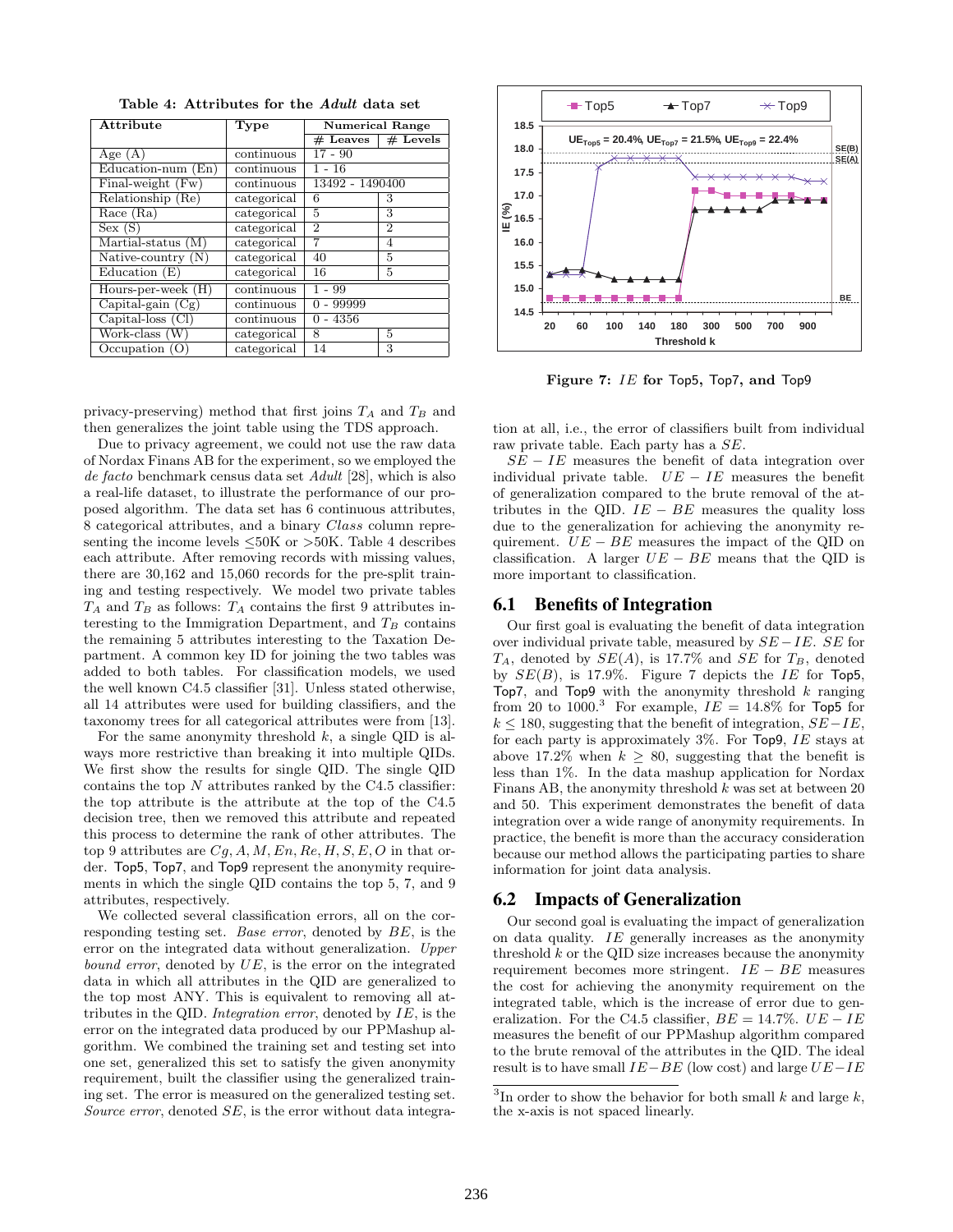

Figure 8: Comparing with genetic algorithm

(high benefit).

Refer to Figure 7. We use the result of Top7 to summarize the analysis. First,  $IE - BE$  is less than 2% for  $20 \leq k \leq 600$ , and IE is much lower than  $UE = 21.5\%$ . This suggests that accurate classification and privacy protection can coexist. Typically, there are redundant classification structures in the data. Though generalization may eliminate some useful structures, other structures emerge to help the classification task. Interestingly, in some test cases, the data quality could even improve when  $k$  increases and when more generalization is performed. For example,  $IE$ drops as  $k$  increases from 60 to 100. This is because generalization could help eliminate noise, which in turn reduce the classification error.

#### 6.3 Comparing with Genetic Algorithm

Iyengar [19] presented a genetic algorithm for generalizing a single table to achieve k-anonymity for classification analysis. One non-privacy-preserving approach is to apply this algorithm to the joint table of  $T_A$  and  $T_B$ . To compare this method with PPMashup, we employed the data set and the single QID used in [19], both having the attributes  $A$ ,  $W, E, M, O, Ra, S, N$ , and the taxonomy trees as in [19].  $T_A$  includes  $A, E, M, Ra, S, N$  and  $T_B$  includes  $W, O$ . All errors in this experiment were based on the 10-fold cross validation. Results of the genetic algorithm were obtained from [19].

Figure 8 shows IE of PPMashup and the errors for the two methods in [19], Loss Metric (LM) ignores the classification goal. Classification Metric (CM) considers the classification goal. The error of PPMashup is clearly lower (better) than LM, suggesting that the classification quality can be improved by focusing on preserving the classification structures in the anonymous data. The error of PPMashup is at least comparable to CM. However, PPMashup took only 20 seconds to generalize the data, including reading data records from disk and writing the generalized data to disk, in a multiparty environment. Iyengar reported that his method requires 18 hours to transform this data on a Pentium III 1GHz PC with 1GB RAM. Of course, Iyengar's method does not address the secure integration requirement because of joining  $T_A$  and  $T_B$  before performing generalization.

#### 6.4 Efficiency and Scalability

Our method took at most 20 seconds for all previous ex-



Figure 9: Scalability (k=50)

periments. Out of the 20 seconds, approximately 8 seconds were spent on initializing network sockets, reading data records from disk, and writing the generalized data to disk. The actual costs for data generalization and network communication are relatively low.

Our other claim is the scalability of handling large data sets by maintaining count statistics instead of scanning raw records. We evaluated this claim on an enlarged version of the Adult data set. We combined the training and testing sets, giving  $45,222$  records, and for each original record r in the combined set, we created  $\alpha - 1$  variations of r, where  $\alpha > 1$  is the blowup scale. Each variation has random values on some randomly selected attributes from  $\cup QID_i$  and inherits the values of r on the remaining attributes. Together with original records, the enlarged data set has  $\alpha \times 45,222$ records. For a precise comparison, the runtime reported in this section excludes the data loading time and result writing time with respect to disk, but includes the network communication time.

Figure 9 depicts the runtime of PPMashup for 50K to 200K data records based on two types of anonymity requirements. AllAttQID refers to the single QID having all 14 attributes. This is one of the most time consuming settings because of the largest number of candidates to consider at each iteration. For PPMashup, the small anonymity threshold of  $k = 50$  requires more iterations to reach a solution, hence more runtime, than a larger threshold. In this case, PP-Mashup took approximately 340 seconds to transform 200K records.

MultiQID refers to the average over the 30 random multi-QID anonymity requirements, generated as follows. For each requirement, we first determined the number of QIDs by uniformly and randomly drawing a number between 3 and 7, and the length of QIDs between 2 and 9. All QIDs in the same requirement have the same length and same threshold  $k = 50$ . For each QID, we randomly selected attributes from the 14 attributes. A repeating QID was discarded. For example, a requirement of 3 QIDs and length 2 is  $\{\langle \{A, En\}, k\rangle, \langle \{A, R\}, k\rangle, \langle \{S, H\}, k\rangle\}.$ 

Compared to AllAttQID, PPMashup becomes less efficient for MultiQID. There are two reasons. First, an anonymity requirement on multi-QIDs is less restrictive than the single QID anonymity requirement containing all attributes in the QIDs; therefore, PPMashup has to perform more specializations before violating the anonymity requirement. More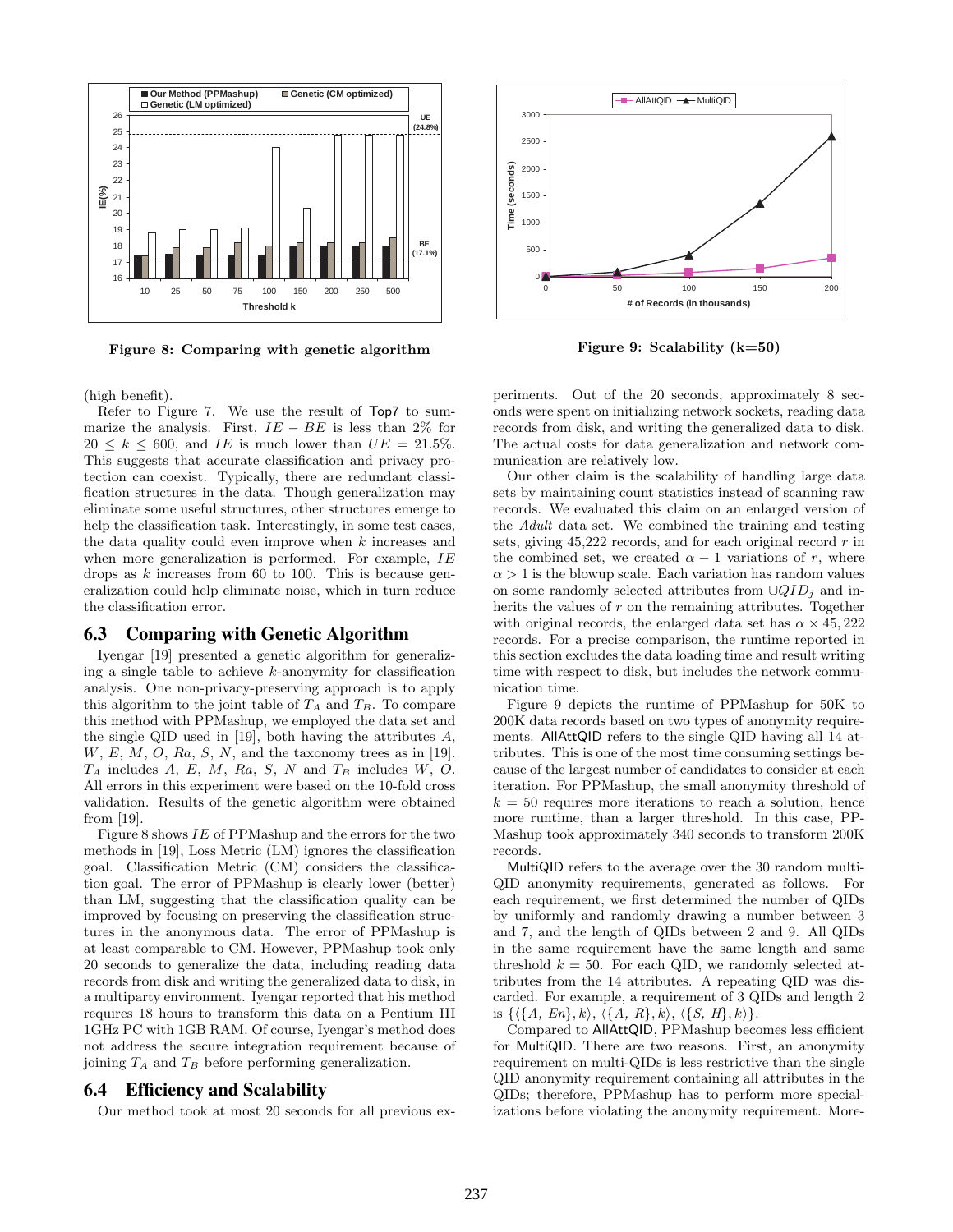over, a party needs to create one QIDTree for each related  $QID$  and maintains  $a(vid)$  in  $QIDTrees$ . The time increase is roughly by a factor proportional to the number of QIDs in an anonymity requirement.

#### 6.5 Summary

The experiments verified several claims about the PP-Mashup algorithm. First, data integration does lead to improved data analysis. Second, PPMashup achieves a broad range of anonymity requirements without sacrificing significantly the usefulness of data to classification. The data quality is identical or comparable to the result produced by the single party anonymization methods [12, 13, 19]. This study suggests that classification analysis has a high tolerance towards data generalization, thereby, enabling data mashup across multiple data providers even in a broad range of anonymity requirements. Third, PPMashup is scalable for large data sets and different single QID anonymity requirements. It provides a practical solution to data mashup where there is the dual need for information sharing and privacy protection.

# 7. PRIVACY BEYOND K-ANONYMITY

k-anonymity is an effective privacy requirement that prevents linking an individual to a record in a data table. However, if some sensitive values occur very frequently within a qid group, the attacker could still confidently infer the sensitive value of an individual by his/her qid value. This type of homogeneity attack was studied in [25, 38]. The proposed approach in this paper can be extended to incorporate with other privacy requirements, such as  $\ell$ -diversity [25], confidence bounding [38], and  $(\alpha, k)$ -anonymity [40], to thwart homogeneity attacks.

To adopt these privacy requirements, we make 3 changes. First, the notion of valid specialization has to be redefined depending on the privacy requirement. Our PPMashup algorithm guarantees that the identified solution is local optimal if the privacy measure holds the (anti-)monotonicity property with respect to specialization.  $\ell$ -diversity [25], confidence bounding [38], and  $(\alpha, k)$ -anonymity [40] hold such (anti-)monotonicity property. Second, the  $AnonyLoss(v)$ function in Section 4 has to be modified in order to reflect the loss of privacy with respect to a specialization on value v. We can, for example, adopt the  $PrivLoss(v)$  function in [38] to capture the increase of confidence on inferring a sensitive value by a qid. Third, to check the validity of a candidate, the party holding the sensitive attributes has to first check the distribution of sensitive values in a qid group before actually performing the specialization. Suppose Party  $B$  holds a sensitive attribute  $S_B$ . Upon receiving a specialization instruction on value  $v$  from Party  $A$ , Party  $B$  has to first verify whether specializing  $v$  would violate the privacy requirement. If there is a violation, Party B rejects the specialization request and both parties have to redetermine the next candidate; otherwise, the algorithm proceeds the specialization as in Algorithm 1.

# 8. CONCLUSIONS AND LESSON LEARNED

We implemented a privacy-preserving data mashup application for some financial institutions in Sweden, and generalized their privacy and information requirements to the problem of private data mashup for the purpose of joint classification analysis. We formalized this problem as achieving the k-anonymity on the integrated data without revealing more detailed information in this process. We presented a solution and evaluated the benefits of data integration and the impacts of generalization. Compared to classic secure multiparty computation, a unique feature is to allow data sharing instead of only result sharing. This feature is especially important for data analysis where the process is hardly performing an input/output black-box mapping and user interaction and knowledge about the data often lead to superior results. Being able to share data records would permit such exploratory data analysis and explanation of results.

We would like to share our experience in collaboration with the financial sector. In general, they prefer simple privacy requirement. Despite some criticisms on k-anonymity [25, 38], the financial sector (and probably some other sectors) finds that k-anonymity is an ideal privacy requirement due to its intuitiveness. Their primary concern is whether they can still effectively perform the task of data analysis on the anonymous data. Therefore, solutions that solely satisfying some privacy requirement are insufficient for them. They demand anonymization methods that can preserve information for various data analysis tasks.

# 9. ACKNOWLEDGEMENTS

The research is supported in part by the Discovery Grants (356065-2008) from the Natural Sciences and Engineering Research Council of Canada (NSERC).

#### 10. REFERENCES

- [1] J. M. Abowd and J. Lane. New approaches to confidentiality protection: Synthetic data, remote access and research data centers. In Proc. of Privacy in Statistical Databases: CASC Project International Workshop (PSD 2004), pages 282–289, Barcelona, Spain, June 2004.
- [2] R. Agrawal, A. Evfimievski, and R. Srikant. Information sharing across private databases. In Proc. of the 2003 ACM SIGMOD, 2003.
- [3] R. Agrawal and R. Srikant. Privacy preserving data mining. In Proc. of the 2000 ACM SIGMOD, pages 439–450, Dallas, Texas, May 2000.
- [4] R. J. Bayardo and R. Agrawal. Data privacy through optimal k-anonymization. In Proc. of the 21st IEEE ICDE, pages 217–228, Tokyo, Japan, 2005.
- [5] C. Clifton, M. Kantarcioglu, J. Vaidya, X. Lin, and M. Y. Zhu. Tools for privacy preserving data mining. SIGKDD Explorations, 4(2), December 2002.
- [6] U. Dayal and H. Y. Hwang. View definition and generalization for database integration in a multidatabase systems. IEEE Transactions on Software Engineering, 10(6):628–645, 1984.
- [7] W. Du, Y. S. Han, and S. Chen. Privacy-preserving multivariate statistical analysis: Linear regression and classification. In Proc. of the 4th SDM, Florida, 2004.
- [8] W. Du and Z. Zhan. Building decision tree classifier on private data. In Workshop on Privacy, Security, and Data Mining at the IEEE ICDM, 2002.
- [9] C. Farkas and S. Jajodia. The inference problem: A survey. ACM SIGKDD Explorations Newsletter, 4(2):6–11, 2003.